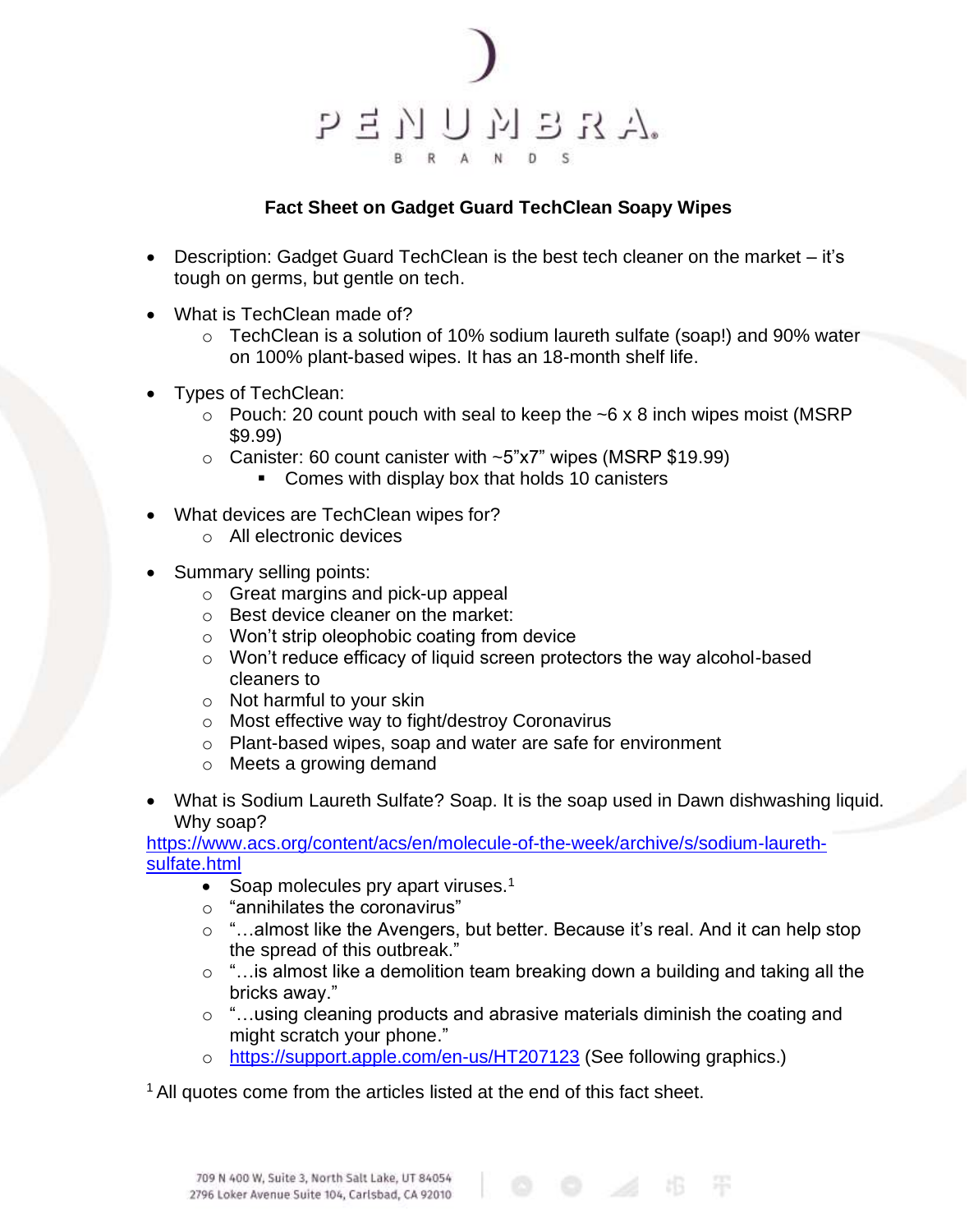

# Cleaning your iPhone

Learn how to clean your iPhone.

#### Is it OK to use a disinfectant on my iPhone?

Using a 70 percent isopropyl alcohol wipe or Clorox Disinfecting Wipes, you may gently wipe the exterior surfaces of your IPhone, Don't use bleach. Avoid getting moisture in any openings, and don't submerge your iPhone in any cleaning agents.

### iPhone 11, iPhone 11 Pro, iPhone 11 Pro Max

IPhone 11, IPhone 11 Pro, and iPhone 11 Pro Max feature glass with advanced textured matte finishes. On IPhone 11, the textured glass around the camera complements the polished glass. On IPhone 11 Pro and iPhone 11 Pro Max, the textured back glass provides an elegant look that is also tough, slip resistant, and feels good in your hand. With normal use, the textured glass may show signs of material transfer from objects that come in contact with your IPhone, such as denim or items in your pocket. Material transfer may resemble a scratch, but can be removed in most cases. Follow these guidelines for cleaning:

- . Unplug all cables and turn off your iPhone.
- . Use a soft, slightly damp, lint-free cloth-for example, a lens cloth.
- . If material is still present, use a soft, lint-free cloth with warm soapy water.
- · Avoid getting moisture in openings.
- · Don't use cleaning products or compressed air.

Your iPhone has a fingerprint-resistant oleophobic--oil repellent-coating. Cleaning products and abrasive materials will diminish the coating and might scratch your Phone.

### How does soap molecules pry apart viruses New York Times: Why Soap Works

#### **How Soap Works**

including the new memorialism. The more short the virus, we to to descript and dislador and How Communicat Histories Your Cells